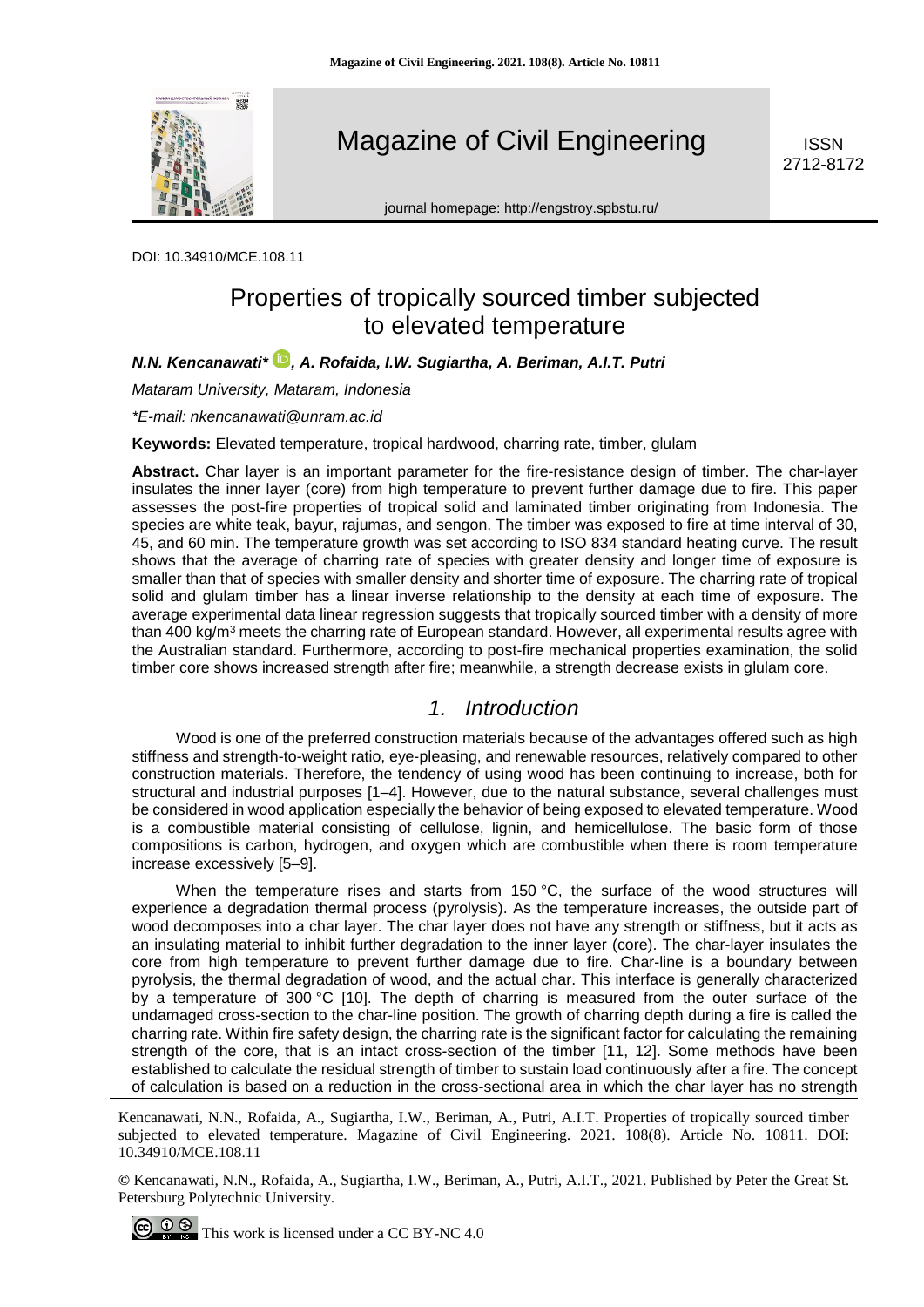[10, 13–15]. The thickness of the char depends on wood species, density, moisture, permeability, composition, or direction of fire [11]. Char layer of wood species from the tropical country is discussed in this paper. Studies on solid and lamination timber with species which widely used in many western countries have been conducted by many researchers [6, 11, 16–21]. Char-layer thickness of pine wood, which is commonly used for construction in Portugal has been determined. It is found that after 30 minutes exposed to high temperature, char thickness of 1 cm existed on the top surface of specimens. For this position, the temperature was investigated around 250-300 °C [11]. In addition, a study on the mechanical properties of Parica wood from the cultivated forest in Brazil was conducted. At the highest temperature level (230 °C) caused a decrease of 35 % of the compression strength at ambient temperature and a decrease in the strain as well. The exposure of the specimens to high temperatures resulted in changes in the wood color, internal and externally, which were more pronounced at temperatures above 150 °C [18]. Furthermore, the charring rate of seven species of tropical wood has been examined under fire by [17]. The species are azobe (*lophira alata*), afzelia (*afzelia bipindensis*), balau (*shorea spp.*), bilinga (*nauclea diderrichi*), meranti (*shorea rubro*), merbau (*intsia*), and wenge (*millettia laurentti*). The woods are the type of hardwood which frequently being used in construction. The density of wood determines the behavior during the fire and the new model of charring is proposed. The charring rate model of tropical woods are compared to various standards such as EC5, however, the standards are not entirely satisfactory the tropical wood charring rates. Due to the limited study provided on the charring rate of tropical hardwood species, therefore, more research on the tropical wood charring rate is on demand.

There are various species of tropical wood. Indonesia has a forest potential of around 4,000 types of wood. Among them have been widely studied. The physical and mechanical properties of 15 tropical wood species that were commonly used in Indonesia have been reported [22]. The wood ranging from softwood to hardwood. The hardwood is widely used in construction meanwhile softwood to be used in structural should be associated with hardwood in form of glued-laminated timber (glulam). One of the research on the properties of tropical glulam wood at ambient temperature has been conducted by [23]. However, there is limited research is available on the tropical wood species of solid and glulam timber at high temperature and the charring rate is not covered yet in the Indonesian national code for timber structures design [24]. Therefore, the properties of solid and glulam produced from some local woods after a fire are discussed in this paper.

## *2. Methods*

### *2.1. Charring Rate Determination*

A national code for wood structures must consider the fire resistance required for a structure when a fire occurs, both in the form of a protective material (insulation) and in the analysis of dimensions. Fire resistance in wood is based on standard fire test procedures and allows identifying the amount of time for the structure to carry enough load [13]. Eurocode 5 provides notional charring rates for multi-face exposure of solid and glulam hardwood which are 0.7 and 0.55 for the density of 290 kg/m<sup>3</sup> and 450 kg/m<sup>3</sup> respectively. In addition, the code sets a linear interpolation that may be used to obtain the charring rates of solid hardwoods for densities between 290 and 450 kg/m<sup>3</sup> [14].

Similar to Eurocode 5, the Australian standard gives a charring rate of woods which depends on the density. The relationship between the density and charring rate as given by Eq. 1.

$$
\beta = 0.4 + \left(\frac{280}{\rho}\right)^2,\tag{1}
$$

where β is the charring rate of wood (mm/min) and  $ρ$  the density of the wood (kg/m<sup>3</sup>) [25].

Another standard provides a charring rate based on the timber type and species. British standard (BS 5268) states that the value of the notional charring rate for hardwood is 0.5. Meanwhile according to Forest Research Institute Malaysia, Malaysian tropical wood of balau and merbau possess a charring rate of 0.3 and 0.33 respectively [17]. In this paper, the charring rate of some tropical solid and glulam timber is calculated based on the depth of charring and the time of exposure experimentally.

#### *2.2. Materials*

The main materials used in this research were tropical woods obtained from the area of West Nusa Tenggara Region-Indonesia that has just been cut down and free from defects. The species are commonly found as well in South-East Asia Region and India. Solid and glulam timber were used in this study. Species of hardwood, which were white teak wood, bayur, and rajumas are the types of wood that are often used by the community in the form of a solid structure [22] and these solid woods were used in the previous study of pyrolysis and charring depth [26, 27]. Meanwhile, sengon is a softwood that is often used as the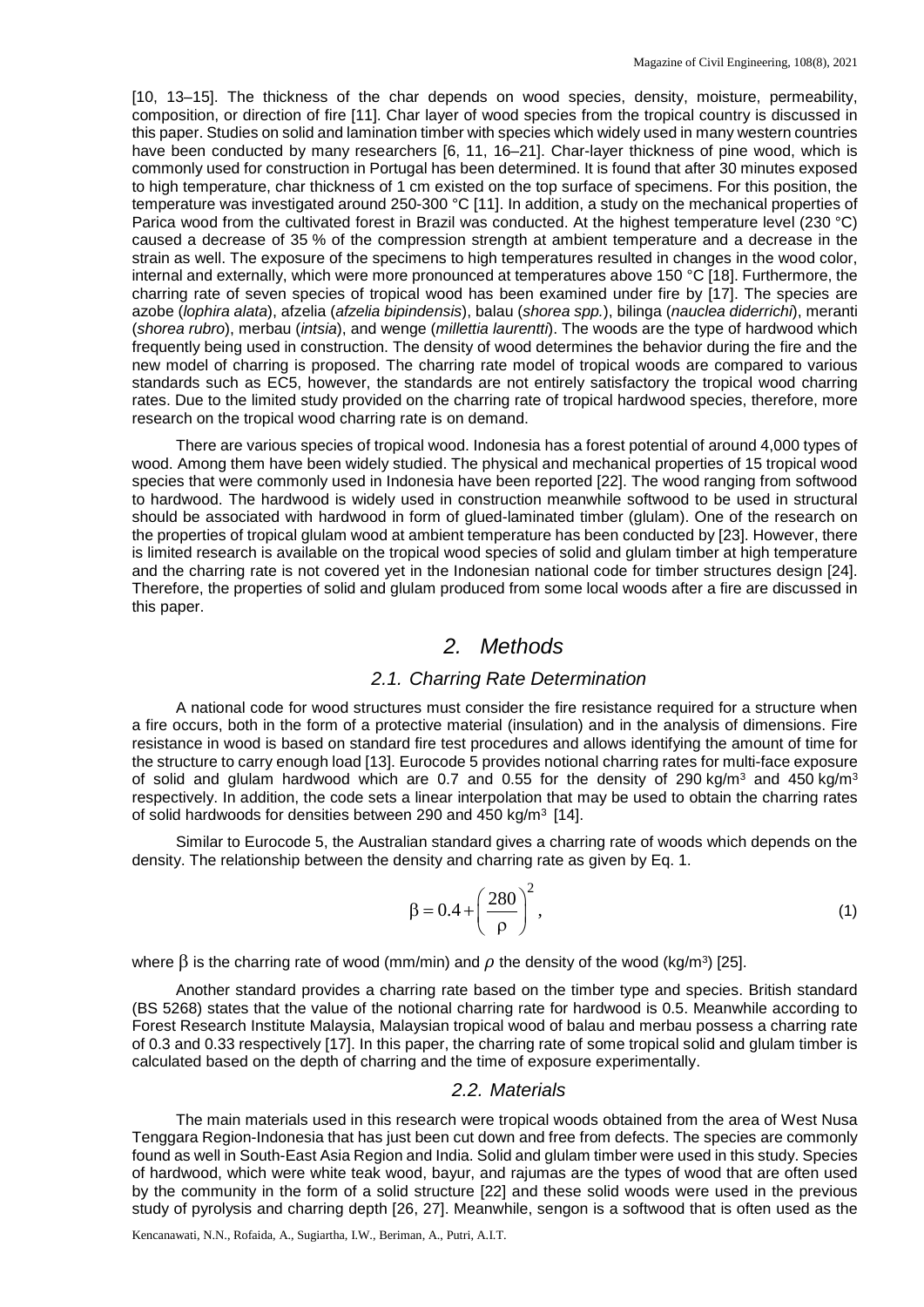inner lamina in glulam timber [23]. Therefore, white teak wood, bayur, rajumas, and sengon were considered as the specimens in the form of solid and glued laminated timber. The average physical properties and mechanical properties of these materials are shown in Table 2. The properties of the wood presented in Table 1 are obtained experimentally according to Indonesian National Code for timber structures [24] and were measured at 12–15 % moisture content.

The mechanical properties of the woods indicate that the quality of the woods between *E15-E26*, according to National Standard [24]; therefore, these local woods are considered to be strong and stiff to be utilized as building structure materials. The average density of white teak wood: 0.462, bayur: 0.407, rajumas: 0.381. This indicates that these woods are included in the category of wood with moderate weight because of the specific gravity of the wood in the ranges from 0.36 to 0.56. Meanwhile, sengon is recognized as softwood with an average density of 0.282.

| <b>Species</b>                     | Specific<br>gravity | Compressive<br>strength<br>(MPa) | Tensile<br>strength<br>(MPa) | Shear<br>strength<br>(MPa) | Bending<br>strength<br>(MPa) |
|------------------------------------|---------------------|----------------------------------|------------------------------|----------------------------|------------------------------|
| White Teak (Gmelina arborea)       | 0.462               | 28.3                             | 65.51                        | 5.53                       | 53.19                        |
| Bayur (Pterospermum                | 0.407               | 39.25                            | 41.54                        | 5.47                       | 56.76                        |
| Rajumas (Duabanga mollucana)       | 0.381               | 32.53                            | 53.95                        | 4.46                       | 48.92                        |
| Sengon (Paraserianthes falcataria) | 0.282               | 23.86                            | 26.2                         | 5.27                       | 37.34                        |

|  | Table 1. The average of physical and mechanical properties of wood. |  |  |  |  |
|--|---------------------------------------------------------------------|--|--|--|--|
|--|---------------------------------------------------------------------|--|--|--|--|

The size of the specimens for high temperatures was 80 mm by 120 mm by 500 mm in thickness, width, and length, respectively [11]. Solid timber was produced from hardwood (*S-1*: white teak wood, *S-2*: bayur, and *S-3*: rajumas). Meanwhile, the glulam timber consisted of sengon as the core lamina and the face laminas were the hardwoods. All laminas were constructed with parallel fiber orientation. Laminas with a thickness of 40 mm were used for three-layer construction (*G-1*: white teak-sengon-white teak; and *G-2*: rajumas-sengon-rajumas). The number of specimens was three pieces for each variation of solid and glulam timber. The cross-section of the specimen can be seen in Fig. 1. The adhesive was applied to bond the laminas according to the technical standards specified by the manufacturer. The cold press was applied for 24 hours at 1 N/mm<sup>2</sup> pressure, followed by conditioning for 1 week and finishing. The average specific gravity of *G-1* and *G-2* was 0.401 and 0.357 respectively. The average of shear strength and modulus of rupture (*MoR*) of glulam is presented in Table 2.



**Figure 1. Solid and glulam cross section.**

*Table 2. The average of mechanical properties of glulam timber.*

| Glulam<br>specimen | Shear strength<br>(MPa) | MoR<br>(MPa) |
|--------------------|-------------------------|--------------|
| $G-1$              | 5.38                    | 26.39        |
| G-2                | 5.37                    | 25.98        |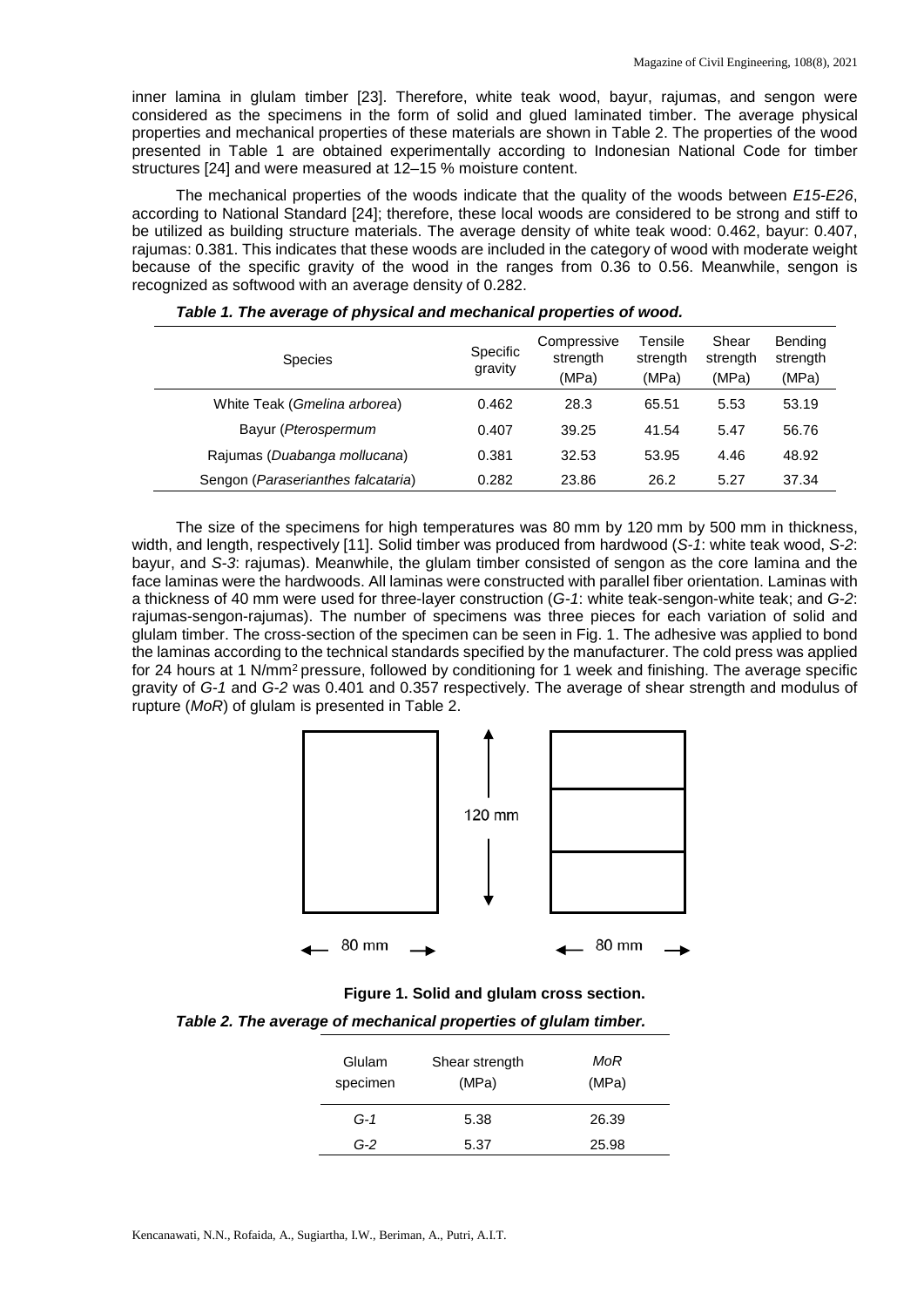### *2.3. Fire Experiments*

The heating periods were in the interval of 30, 45, and 60 min. The temperature growth is according to standard furnace test which is regulated on an international basis by ISO 834 [14]. The temperature-time relationship given in Eq. 2 and Fig. 2. The standard curve gives temperatures of 842 °C at 30 min, 902 °C at 45 min, and 945 °C at 60 min and 1049 °C at 120 min.

$$
T = 345 \log (8t + 1) + 20,\tag{2}
$$

where *T* is temperature ( °C) and *t* is time period of fire (minute).



**Figure 2. Temperature growth curve according to ISO 834 [14].**

Fig. 3 shows the experimental fire test set up in the laboratory. The furnace is equipped by four burners, however, to meet the temperature growth required by the code, only two burners have been set up. The positioning of the wood in the furnace allowed the wood surface exposed to fire in the lateral direction. During the fire, the furnace was locked and two thermocouples were attached to control the temperature inside the furnace. After being exposed to elevated temperature, the depth of char layer and pyrolysis zone was investigated in five different points of the specimens by cutting the cross-section of the timber at 1 cm, 2 cm, 3 cm, 5 cm, and 25 cm apart from the top surface of the specimen as shown in Fig. 4 [11]. To determine the residual strength, the char layer was removed. The intact cross-section was then set for mechanical properties examination.



**Figure 3. Fire test set up.**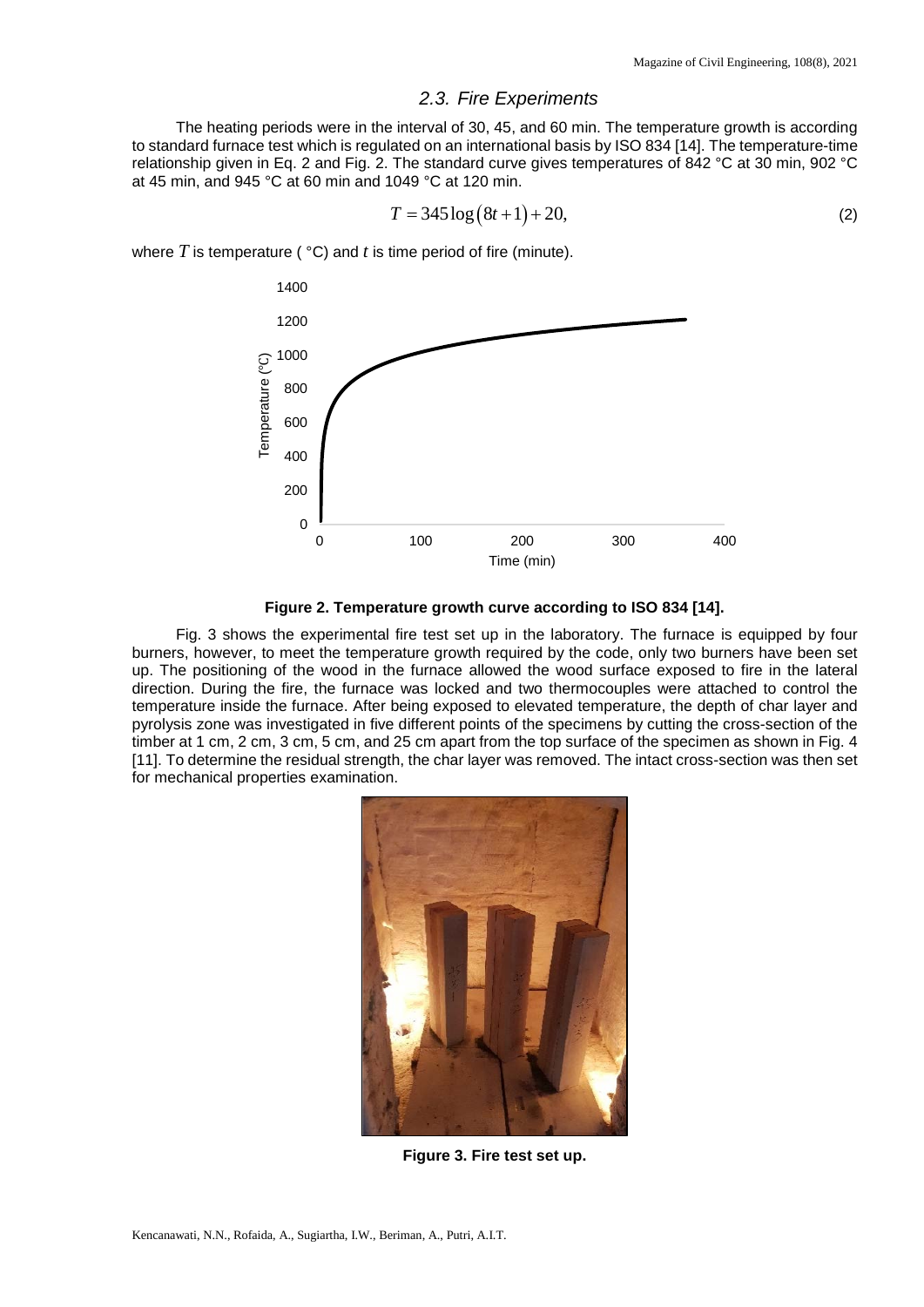

### **Figure 4. Char position observation [11].**

## *3. Result and Discussion*

#### *3.1. Depth of charring*

During the fire test, the solid and glulam timbers were exposed from lateral sides. The heating temperature inside the furnace reached 900 °C, 970 °C, and 1000 °C after 30 min, 45 min, and 60 min respectively. The maximum temperature on each heating was higher the those of the standard. The maximum temperature ratio between the experimental and the standard was 1.07, 1.07, and 1.06 respectively for 30 min, 45 min, and 60 min period of exposure.

To examine the depth of char, the timber was cooled to room temperatures naturally. Calculation of the charcoal depth was done by measuring the average thickness of the char laterally from each side. The cross-section that closer to the top surface of the specimen and with longer time interval of exposure experiences thicker char layer as shown in Table 3 and Fig. 5.

|                | Time  | Distance from top surface (mm) |       |       |       |       |
|----------------|-------|--------------------------------|-------|-------|-------|-------|
| <b>Species</b> | (min) | 10                             | 20    | 30    | 50    | 250   |
|                | 30    | 6.33                           | 0.00  | 0.00  | 0.00  | 0.00  |
| $S-1$          | 45    | 12.24                          | 5.90  | 0.00  | 0.00  | 0.00  |
|                | 60    | 21.30                          | 10.08 | 7.50  | 6.96  | 6.36  |
|                | 30    | 9.51                           | 0.00  | 0.00  | 0.00  | 0.00  |
| $S-2$          | 45    | 19.13                          | 13.23 | 5.74  | 0.00  | 0.00  |
|                | 60    | 35.88                          | 22.41 | 16.08 | 16.62 | 10.01 |
|                | 30    | 11.25                          | 6.51  | 0.00  | 0.00  | 0.00  |
| $S-3$          | 45    | 23.72                          | 14.80 | 11.52 | 10.67 | 0.00  |
|                | 60    | 40.56                          | 24.88 | 16.49 | 14.84 | 11.86 |
|                | 30    | 8.01                           | 7.77  | 7.23  | 5.76  | 4.69  |
| G-1            | 45    | 16.79                          | 14.19 | 9.45  | 9.05  | 8.24  |
|                | 60    | 28.50                          | 26.46 | 35.45 | 28.49 | 22.11 |
| $G-2$          | 30    | 14.19                          | 12.69 | 8.16  | 7.68  | 6.64  |
|                | 45    | 29.16                          | 24.84 | 19.76 | 15.28 | 13.43 |
|                | 60    | 47.52                          | 42.69 | 38.28 | 31.92 | 28.86 |

### *Table 3. Average depth of charring.*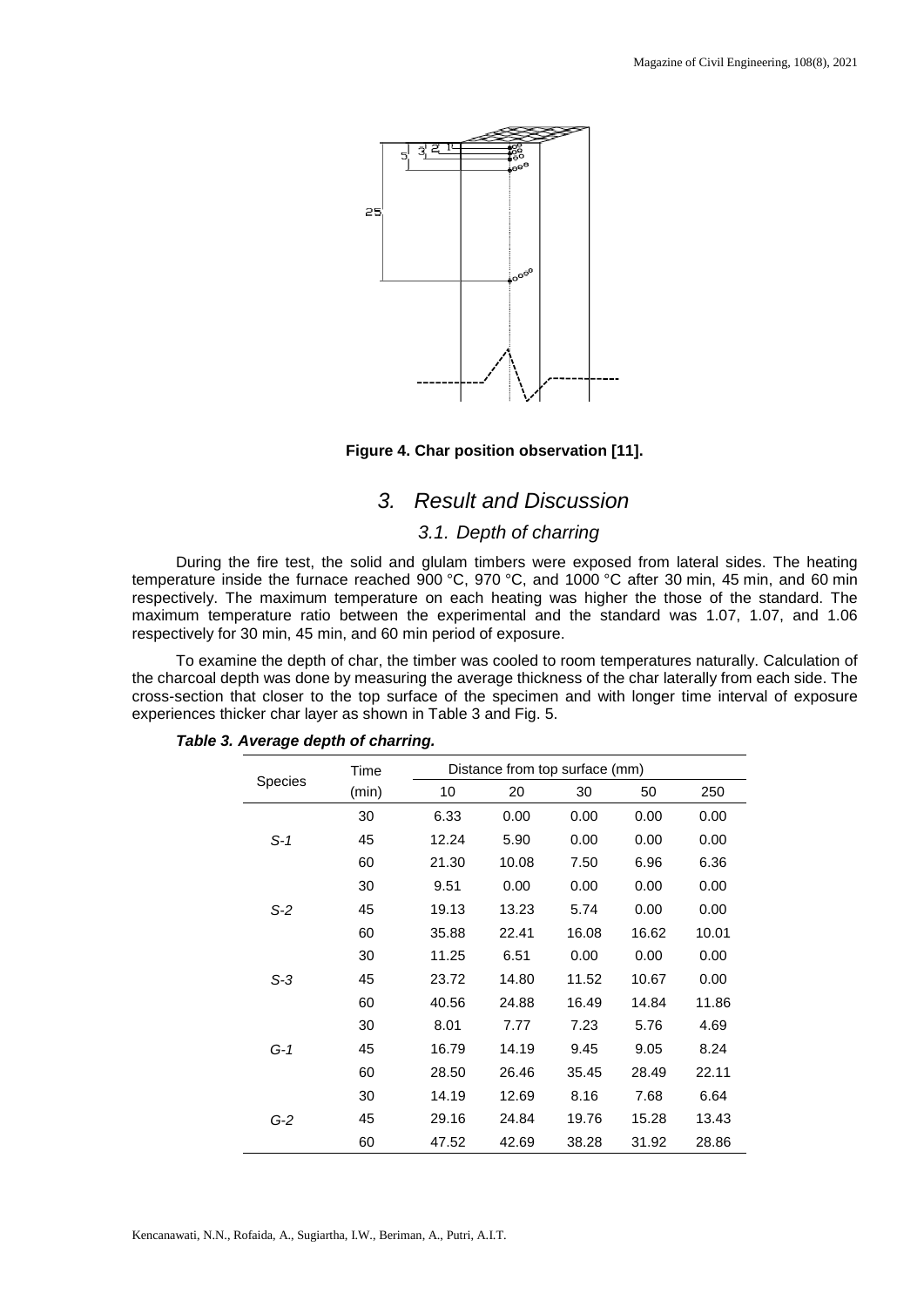

**Figure 5. Charring depth at some positions.**

In general, the char thickness increases due to increased fire exposure time. Less char thickness is observed in solid wood than glulam wood. White teak wood (*S-1*) does not show a significant char layer after 30 min exposure, even after exposure of 45 min, the char-layer is at the position of 10 and 20 mm from the top surface. Similar to *S-1*, bayur (*S-2*) shows a char layer only at a position nearby top surface after 30 min exposure, and no char-layer is found anymore beyond the position. And from 45 to 60 minutes of exposure, the char-layer is found until the position of 20 mm and 250 mm respectively from the top surface. For species *S-3*, char begins to exist at 30 min of fire and continued until the distance of 20 mm from the top, and it becomes thicker until exposure time of 45 and 60 min, where char is found up to position of 50 and 250 mm from the top surface.

Charcoal formation behavior in glulam is more severe compared to solid wood. *G-1* glulam wood shows a thinner char-layer than *G-2* because the resistance behavior to fire of white teak is better than rajumas wood. Even the *G-2* glulam char has covered all wood surfaces after the time of 45 minutes. The surface area of the total cross-section turns into char was found up to a position of 20 mm from the top surface.

#### *3.2. Charring rate*

Calculation of the charring rate is evaluated at the position of 10 mm from the top because this condition generates the worst effect of fire. Table 4 shows the charring depth and charring rate of the species along with the density. In general, both for solid and glulam timber, the greater density shows lower charring depth and charring rate as suggested by many studies [10, 17, 25]. For solid timber, white teak has the greatest density presents the lowest charring rate. Meanwhile, glulam timber with density bigger than 400 kg/m<sup>3</sup> show smaller charring rate than the glulam with a density of less than 400 kg/m<sup>3</sup>.

| Spesies      | Density<br>(kg/m <sup>3</sup> ) | Fire exposure<br>Time (min) | Average char<br>depth<br>(mm) | Char rate<br>(mm/min) |
|--------------|---------------------------------|-----------------------------|-------------------------------|-----------------------|
|              |                                 | 30                          | 6.33                          | 0.211                 |
| $S-1$        | 462                             | 45                          | 12.24                         | 0.272                 |
|              |                                 | 60                          | 21.30                         | 0.355                 |
|              |                                 | 30                          | 9.51                          | 0.317                 |
| $S-2$<br>407 |                                 | 45                          | 19.13                         | 0.425                 |
|              | 60                              | 35.88                       | 0.598                         |                       |
|              |                                 | 30                          | 11.25                         | 0.375                 |
| $S-3$<br>381 |                                 | 45                          | 23.72                         | 0.527                 |
|              |                                 | 60                          | 40.56                         | 0.676                 |
| $G-1$<br>401 | 30                              | 8.01                        | 0.267                         |                       |
|              |                                 | 45                          | 16.79                         | 0.373                 |
|              | 60                              | 28.50                       | 0.475                         |                       |
|              |                                 | 30                          | 14.19                         | 0.473                 |
| $G-2$        | 357                             | 45                          | 29.16                         | 0.648                 |
|              |                                 | 60                          | 47.52                         | 0.792                 |

#### *Table 4. Charring rate.*

Kencanawati, N.N., Rofaida, A., Sugiartha, I.W., Beriman, A., Putri, A.I.T.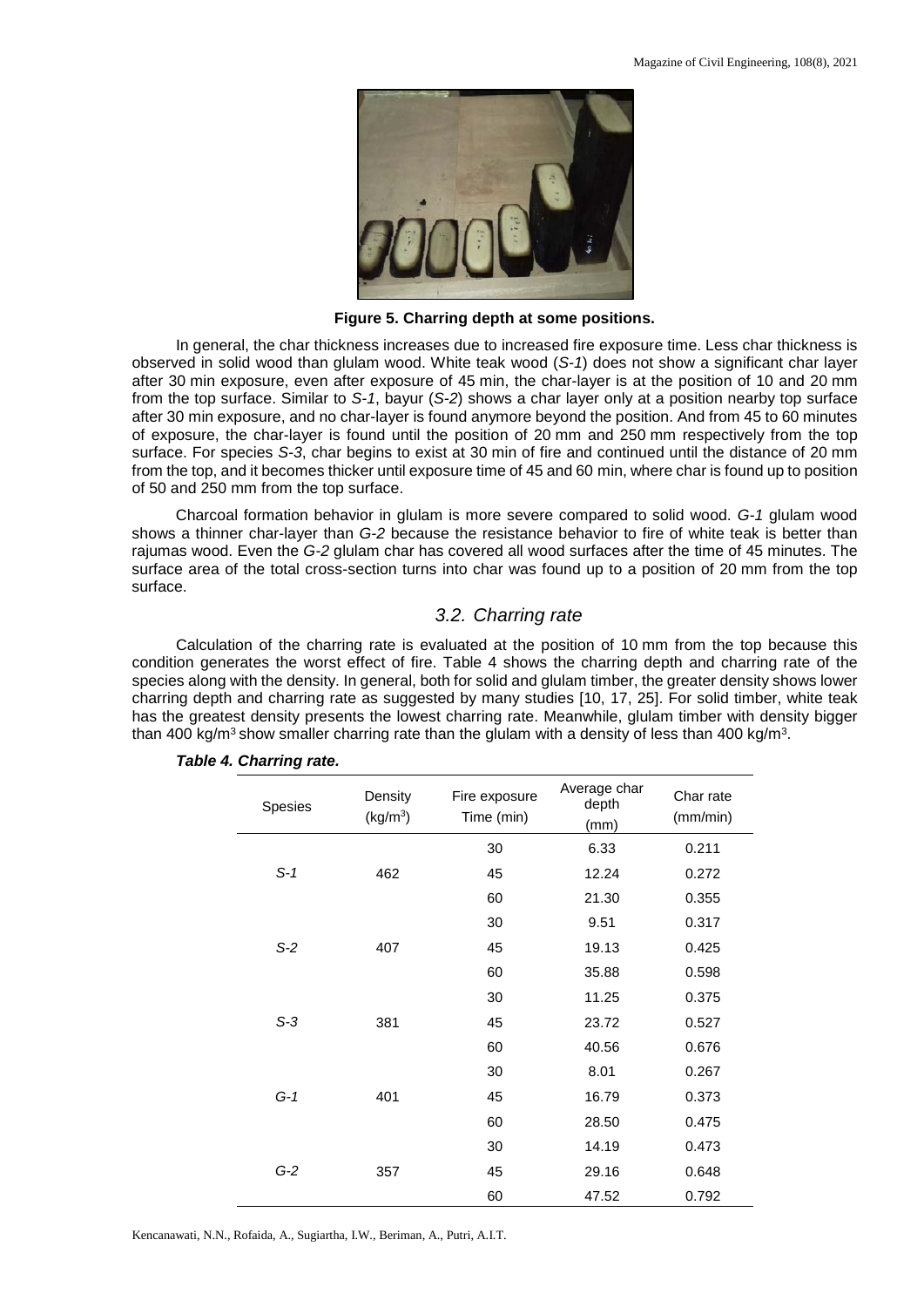Fig. 6 reveals that the development of char is almost constant from the initial (30 min) to final (60 min) heating time found in the species with greater density (solid wood: *S-1* and *S-2*). Conversely, for the species with lower density (solid wood: *S-1* and glulam wood: *G-1* and *G-2*), the charring rate at the heating time of 45 min to 60 min develops faster than those charring rate at the heating time of 30 min to 45 min. The wood density not only determines the value of the charring rate but also influences the development of the charring rate itself over the fire exposure time. This finding agrees with [25], where the charring rate after a fire exposure of 60 min is greater than that after a fire exposure of 45 min due to increasing temperature inside the wood.



**Figure 6. Development of charring rate.**

In addition, the result shows that the average of charring rate of species with greater density and longer time of exposure, is smaller than that of species with smaller density and shorter time of exposure, for example species *S-1* with a density of 462 kg/m3 and exposure time of 60 min has a charring rate of 0.355 compared to species *S-3* with a density of 381 kg/m3 and exposure time of 30 min shows a charring rate of 0.375. Wood with a density greater than 400 kg/m<sup>3</sup> has more fire resistance over the fire exposure time. After a fire exposure of 60 min, the charring rate of solid and glulam timber has the inverse order to the density. The charring rate order of solid wood: *S-1* < *S-2* < *S-3* and the density order: *S-1* > *S-2* > *S-3*. Similarly, for glulam timber, the order of charring rate: *G-2* < *G-1* and the order of density *G-1* > *G-2*.

The value of charring rates are approaching with the finding of [17], where the tropical hardwood species, balau and merbau with the density range of  $500-1000 \text{ kg/m}^3$  show the charring rate of 0.3 and 0.33 respectively. In this research, the hardwood species which has the largest density (*S-1*) show about the same value of the charring rate (0.355).

## *3.3. Influence of density on charring rate*

Many researchers have been published the relationship between wood density and the charring rate, however, there are a few related to tropical wood. Fig. 7 presents the relationship between the density of timber and the charring rate of solid and glulam timber.



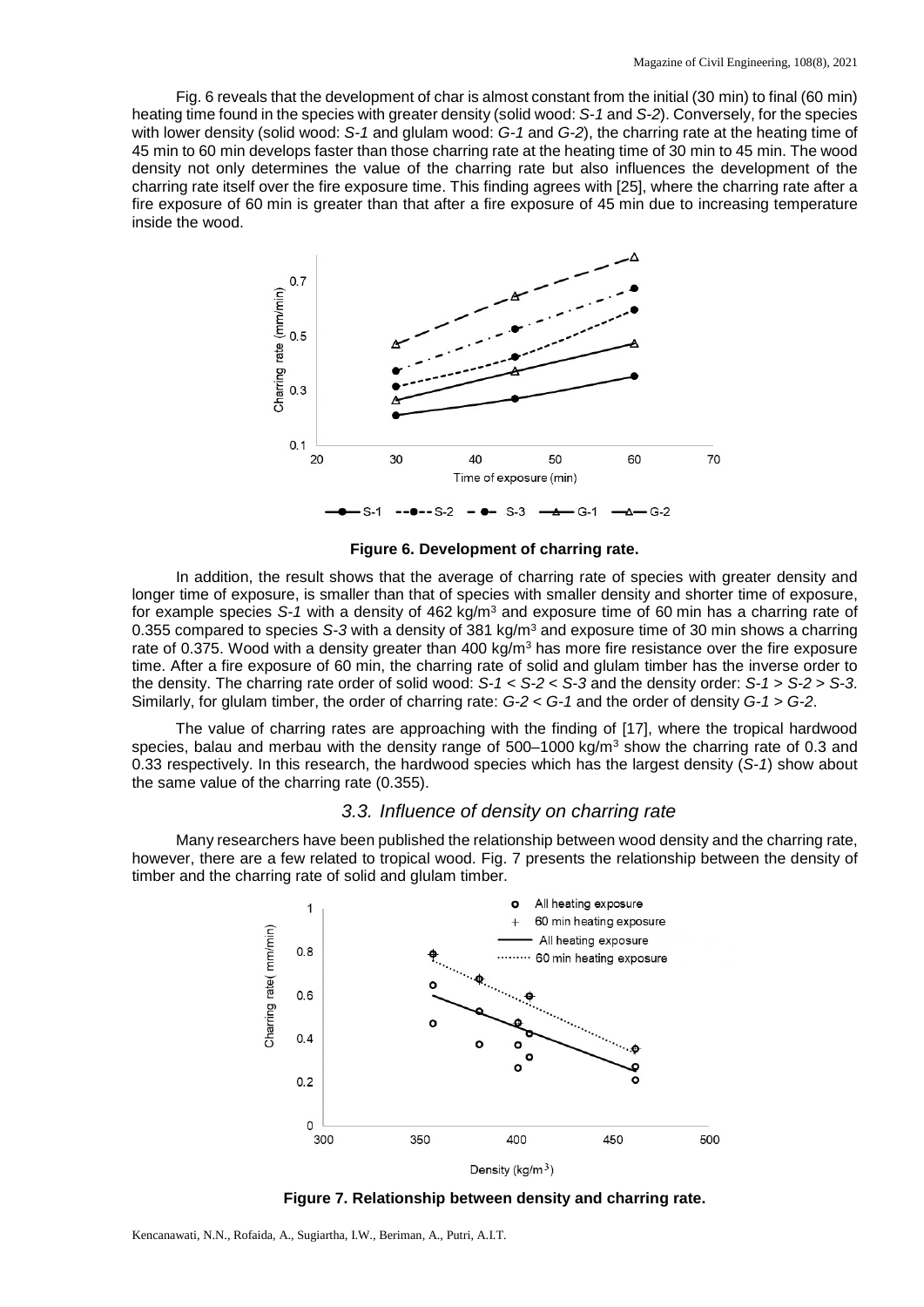A linear shape is obtained from the experimental result for the relationship between density and charring rate in all heating period of exposure (solid line), which is inline as stated in EN 1992-1-2 that a linear interpolation may be used to obtain the charring rates of solid hardwoods for densities between 240 and 450 kg/m<sup>3</sup> [14]. Due to the nearly linear character of the curves of the average charring rates for the exposure time of 30, 45 and 60 minutes, the charring rate presented in that figure is the charring rate at 60 minutes (dashed line) [10]. The following linear regression (Eq. 3–6) is obtained for 30, 45, and 60 min and the average of 30, 45, and 60 min exposure time.

$$
Charring rate (30) = (-2.385 \times density) + 1.286,
$$
\n(3)

$$
Charring rate (45) = (-3.490 \times density) + 1.851,
$$
\n(4)

$$
Charring rate(60) = (-4.082 \times density) + 2.218,
$$
\n(5)

$$
Charring rate_{(average)} = (-0.003 \times density) + 1.785.
$$
\n(6)

Eurocode 5 recommends charring rates according to timber type for fire safety in building design. It is recommended a charring rate of 0.70 mm/min for solid and glulam hardwood for the density of 290 kg/m<sup>3</sup> and a charring rate of 0.55 for the density of more than  $450 \text{ kg/m}^3$  [14]. Australian standard gives the relationship between the density and charring rate in a quadratic relationship and similar to Eurocode 5, it also reveals the negative relationship between density and charring rate. Fig. 8 illustrates the comparison of the experimental data of charring rates with Eurocode and Australian standard. The experimental regression which is discussed earlier is also attached in this figure.

Compared to European standard recommendation, in general, the solid and glulam timber are safe except timber with the lowest density (solid: *S-3* and glulam: *G-2*) result in unsafe conditions due to higher charring rate. The average experimental data linear regression suggests that tropically sourced timber with a density of more than 350 kg/m<sup>3</sup> meets the charring rate of European standard. However, according to the Australian standard, all experimental result agrees to the standard.



**Figure 8. Comparison charring rate with other standard.**

#### *3.4. Post-fire mechanical properties*

To investigate the properties of wood after elevated temperature can be approached by several methods. Principally, the concept is the same which is the char has no strength [14]. To examine the residual strength, the char layer was removed completely. The core was the inner part which was not affected by the fire due to the char insulation. The mechanical properties testing was conducted for the specimens which were affected by 60 min fire exposure because it was considered as the most severe condition of the timber. This core was prepared to determine the representative of the mechanical properties Shear test was conducted on solid timber which required a small specimen size which enables to be obtained from the post-fire timber to observed post-fire shear strength. Meanwhile, the flexure test was conducted to glulam specimens. The same cross-section of intact specimens as the char removed crosssection was provided in advance as a comparison. Fig. 9 shows post-fire shear strength compared to the actual one.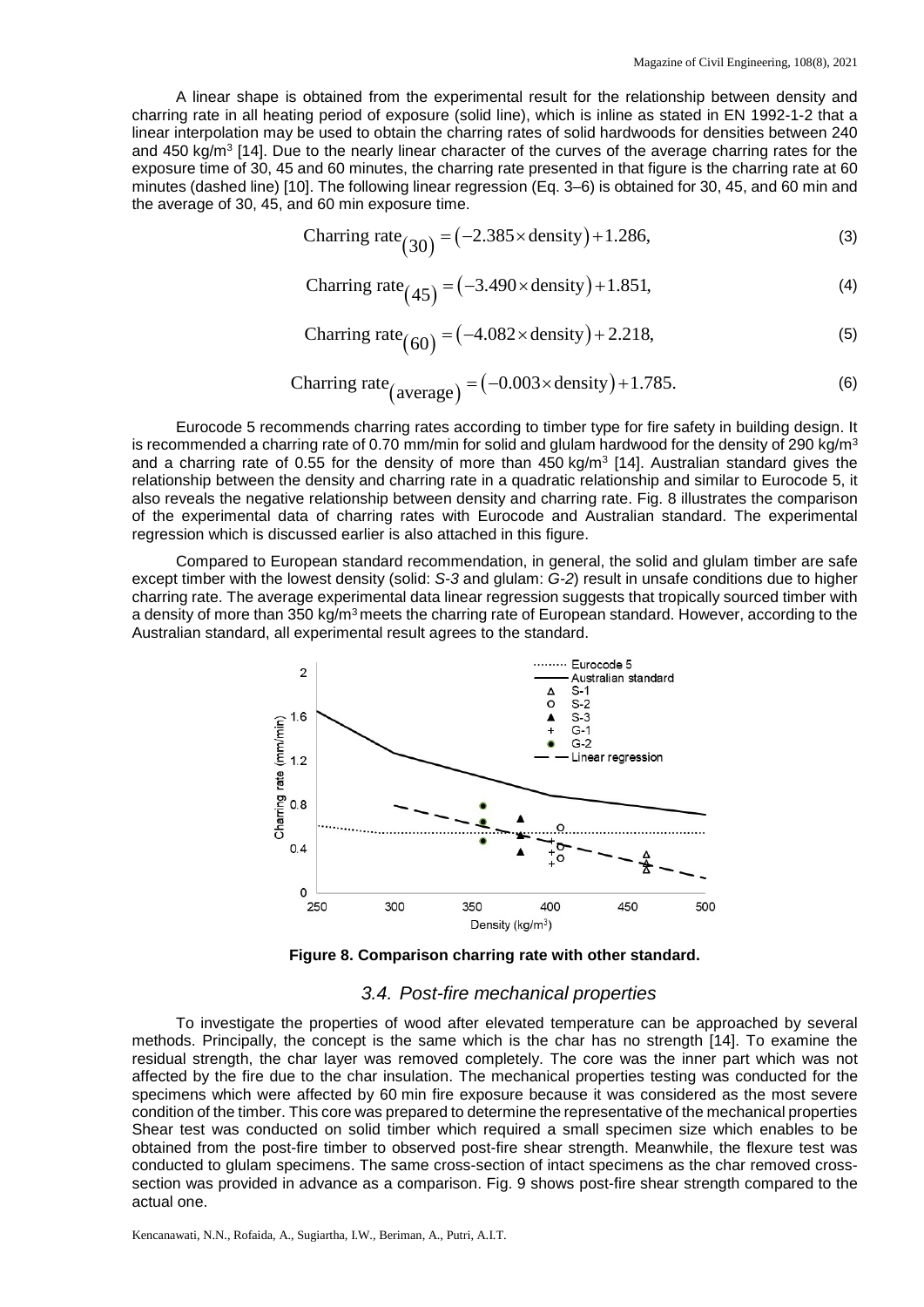

**Figure 9. Shear strength comparison.**

It is clearly can be seen that solid timber shows an increase in the shear strength after combustion. The timber gained strength around 1.3 times on average compared to the previous strength. The biggest increase occurred in *S-3* which has the smallest density. The increase in properties in wood is assumed to be similar to wood given a heating treatment to improve its properties. The heat treatment usually does not exceed a temperature of 200 °C [1], [28], so it is assumed that the cores experience such temperatures because the inside core is protected by the char layer; thus, the properties of the core increase. Conversely, in the case of the glulam residual cross-section, there is a decrease of flexural load about 22.11 % and 18.45 % for *G-1* and *G-2* respectively after high temperature exposure. The decrease is assumed due to the bonding between the lamina being worsened after the fire [20].

## *4. Conclusion*

The experimental procedures conducted in this paper are for assessing the post-fire properties of solid and glulam timber from tropical wood species. The following points can be drawn.

a. The wood density not only determines the value of the charring rate but also influences the development of the charring rate itself over the fire exposure time.

b. The average of charring rate of species with greater density and longer time of exposure is smaller than that of species with smaller density and shorter time of exposure

c. After a fire exposure of 60 min, the charring rate of tropical solid and glulam timber have the inverse order as the density. The charring rate of solid wood in increasing order: white teak < bayur < < rajumas and the density in decreasing order: white teak > bayur > rajumas. Similarly, for glulam timber, the charring rate in increasing order: white teak-sengon-white teak < rajumas-sengon-rajumas and the density in decreasing order: white teak-sengon-white teak > rajumas-sengon-rajumas.

d. A linear relationship is obtained between wood specific gravity and charring rate at each exposure temperature

e. The average experimental data linear regression suggests that tropically sourced timber with a density of more than 400 kg/m<sup>3</sup> meets the charring rate of European standard. However, according to the Australian standard, all experimental result agrees to the standard.

f. According to post-fire mechanical properties examination, the solid timber shows increased strength after fire; meanwhile, glulam timber does not.

#### **References**

- 1. Ramage, M.H., Burridge, H., Busse-Wicher, M., Fereday, G., Reynolds, T., Shah, D.U., Wu, G., Yu, L., Fleming, P., Densley-Tingley, D., Allwood, J., Dupree, P., Linden, P.F., Scherman, O. The wood from the trees: The use of timber in construction. Renewable and Sustainable Energy Reviews. 2017. 68. Pp. 333–359. DOI: https://doi.org/10.1016/j.rser.2016.09.107.
- 2. Claisse, P.A. Chapter 33 Timber. Civil Engineering Materials. Butterworth-Heinemann. Boston, 2016. Pp. 369–386.
- 3. Ajuong, E., Pinion, L.C., Bhuiyan, M.S.H. Degradation of Wood☆. Reference Module in Materials Science and Materials Engineering. Elsevier, 2018.
- 4. Cheung, K.C.K. Wooden Structures☆. Reference Module in Materials Science and Materials Engineering. Elsevier, 2019.
- 5. Woodard, A.C., Milner, H.R. 7 Sustainability of timber and wood in construction. Sustainability of Construction Materials (Second Edition). Second Edi. Woodhead Publishing, 2016. Pp. 129–157.

Kencanawati, N.N., Rofaida, A., Sugiartha, I.W., Beriman, A., Putri, A.I.T.